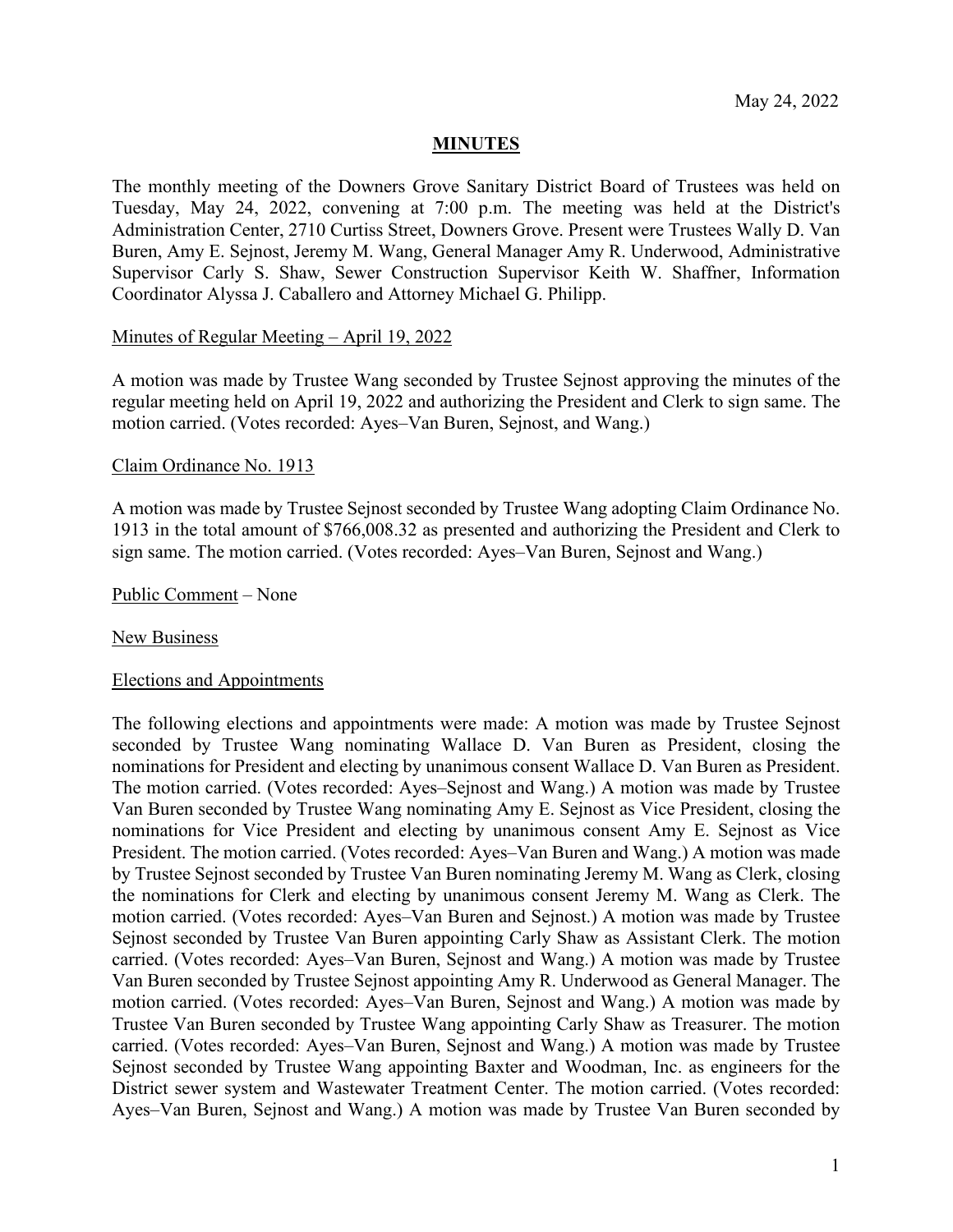Trustee Sejnost appointing Philipp Law Office as attorneys for the District. The motion carried. (Votes recorded: Ayes–Van Buren, Sejnost and Wang.) A motion was made by Trustee Van Buren seconded by Trustee Sejnost appointing Kenneth J. Rathje, Robert T. Jungwirth and Mark J. Scacco as members of the Board of Local Improvements. The motion carried. (Votes recorded: Ayes–Van Buren, Sejnost and Wang.)

# Annual Newsletter

Staff presented a draft of the annual newsletter to be mailed to District residents with their sanitary sewer bills in June, July, and August. An Open House invitation insert, a District Biosolids Program brochure and an EasyPay enrollment form were also included. The Board concurred with the annual newsletter and additional enclosures as presented.

# Operations Report – Biosolids

General Manager Underwood presented an operations report reviewing the District's Biosolids Distribution Program. The report reviewed how biosolids are created, how the District distributes it, recent issues with production and potential future improvements.

## Other New Business

Trustee Sejnost noted the repairs to the force main break at Wroble Lift station that happened in April. She thanked Lab Supervisor Berry for his detailed monthly report. She also noted how rainy and wet April had been and commended staff for their continued hard work during these conditions. Trustee Sejnost expressed her appreciation for the ongoing work to increase safety measures at the District including the reflective car decals on District vehicles. Lastly, she thanked Maintenance Supervisor Barta for his monthly report and his efforts to find cost saving opportunities for maintenance work.

Trustee Wang thanked General Manager Underwood and staff for his recent tour of the wastewater treatment center. He also noted he was looking forward to a future tour of the District's lift stations.

Trustee Van Buren thanked Administrative Supervisor Shaw for her update on the Invoice Cloud portal's customer utilization and was glad to hear the new Accounting Assistant was doing well in her new position. He noted the masonry repairs in the micro strainer building, excess flow pumping station and laboratory, noted in Maintenance Supervisor Barta's monthly report. He inquired about the outfall sewer repair project and the delay with the Centex Lift Station replacement, both noted in Staff Engineer Bielawa's report. Lastly, he thanks staff for their continued hard work.

A motion was made by Trustee Wang seconded by Trustee Sejnost to adjourn the regular meeting at 7:55 p.m. The motion carried.